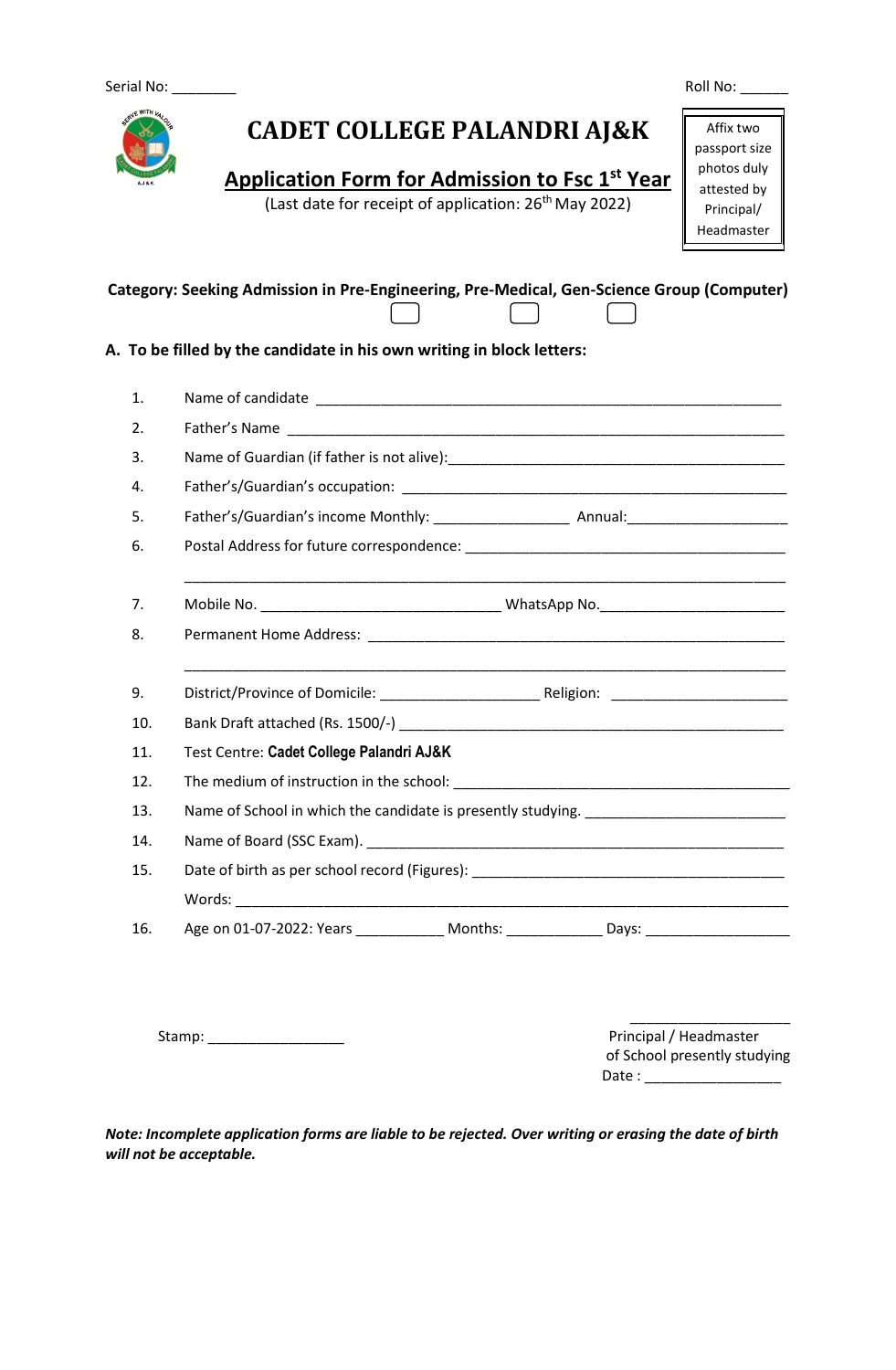Please read the instructions carefully before submitting the application form.

# INSTRUCTIONS

- 1. Application form completed in all respect must be accompanied by the following:
	- a. Two latest photographs of the candidate duly attested by the Principal/Headmaster.
	- b. Attested Photo Copy of Marks Sheet SSC Part I.
	- c. Bank Draft or online to A/C No. 05100010179901 amounting to Rs. 1500/- (one thousand five hundred only) drawn on Habib Bank Ltd Palandri as registration fee (nonrefundable), in the name of **Principal Cadet College Palandri.**
	- d. Undertaking as per S No. 6 &7 (below) signed by the candidate and counter signed by Father/Mother/Guardian.
	- e. Address slip (given at last Page) must complete and sent with admission form.
- 2. Application form must be sent under registered AD cover and addressed to the **Principal Cadet College Palandri AJ&K**.
- 3. Incomplete application form and those application forms having no document or any document listed above shall not be entertained and registration fee will not be refundable.
- 4. Only those candidates who are expected to obtain 80 % and above marks (Grade A +) in SSC Part I, board Exam 2021 are eligible to apply.
- 5. Entrance Test in English and Science subjects will be held **12th June 2022 at Cadet College Palandri**

#### **UNDERTAKING**

6. I undertake to accept the results of the Entrance Examination without any reservation. I shall not question these results in any manner at any level and shall not indulge in any correspondence later on.

#### **DECLARATION**

7. I hereby declare that my son/ward has not been suffering from any chronic disease such as diabetes, cardiac trouble, asthma, Hepatitis, C and T.B etc.

**Warning:** If found otherwise, his admission in the College is liable to be cancelled at any time during his stay in college.

\_\_\_\_\_\_\_\_\_\_\_\_\_\_\_\_\_\_\_\_\_\_\_\_\_ \_\_\_\_\_\_\_\_\_\_\_\_\_\_\_\_\_\_\_ (Signature of Father/Guardian) (Signature of Candidate)

Date:  $\Box$